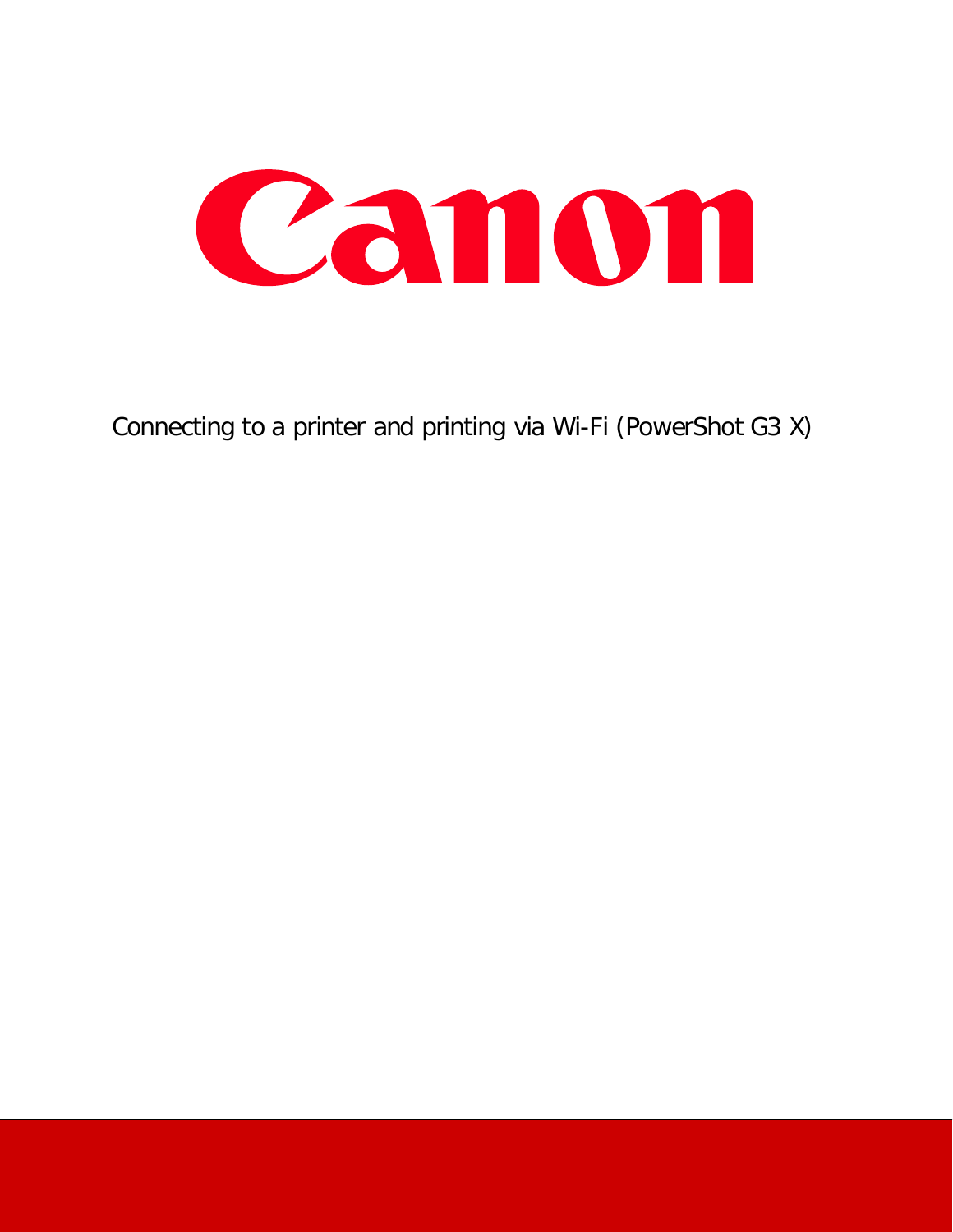You can connect your camera to a printer and print using Wi-Fi.

When establishing a wireless connection with a printer, you can either use the camera as an access point (Camera Access Point Mode) or use another access point.

IMPORTANT

• This camera requires a PrintBridge-compatible printer (supporting DPS over IP) for printing via Wi-Fi.

NOTE

- Connections require that a memory card with saved images be in the camera.
- Follow these instructions when using the camera as an access point.

To connect using another access point, please refer to Sending images to a computer (Wi-Fi function).

Connecting your camera and printer via Wi-Fi

Register the printer you want to connect to using Wi-Fi.

- 1. Press and hold the Playback ( $\Box$ ) button to turn the camera on.
- 2. Press the  $[$ <sup>(( $\uparrow$ )</sup>) button.



**NOTE** 

When making Wi-Fi settings for the first time, a screen will appear for you to register a nickname for the camera.

This nickname will be displayed on the screen of target devices when connecting to other devices via Wi-Fi.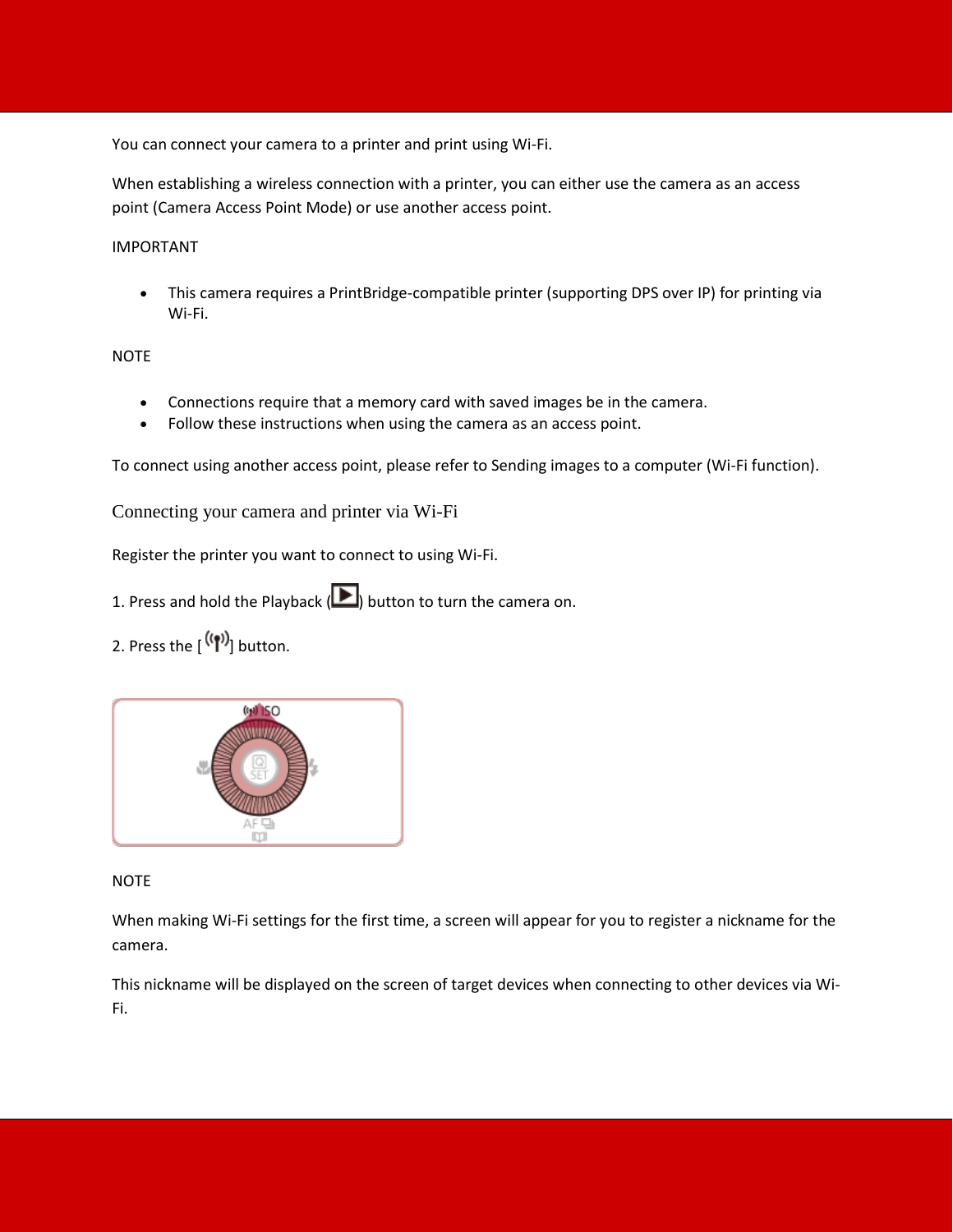| Device Nickname                  |  |  |  |  |
|----------------------------------|--|--|--|--|
|                                  |  |  |  |  |
| Enter a nickname for this camera |  |  |  |  |
| XXXXXXXX                         |  |  |  |  |
| ок                               |  |  |  |  |
| <b>MINI Cancel</b>               |  |  |  |  |

If the [Device Nickname] screen is displayed, press the  $[\triangle]$ ,  $[\nabla]$  buttons to choose [OK], and then press the  $\begin{bmatrix} \begin{smallmatrix} 0 \\ 1 \end{smallmatrix} \end{bmatrix}$  button.

You can change the device nickname (display name) that is displayed on the camera. To change the nickname, press the  $[\triangle]$ ,  $[\nabla]$  buttons to choose [Change Device Nickname] and press the  $[\triangle]$ button.

3. Press the  $[\triangle]$ ,  $[\blacktriangledown]$ ,  $[\blacktriangle]$ ,  $[\blacktriangleright]$  buttons to choose  $[\triangle]$ , and then press the  $[\triangle]$  button



4. Press the  $[\triangle]$ ,  $[\nabla]$  buttons to choose [Add a Device], and then press the  $[\triangle]$ ] button.

| Select a Device       |  |
|-----------------------|--|
| Add a Device          |  |
| Edit a Device         |  |
| sustan Perusa Shot    |  |
| <b>DOP1431 Camera</b> |  |
|                       |  |
|                       |  |
|                       |  |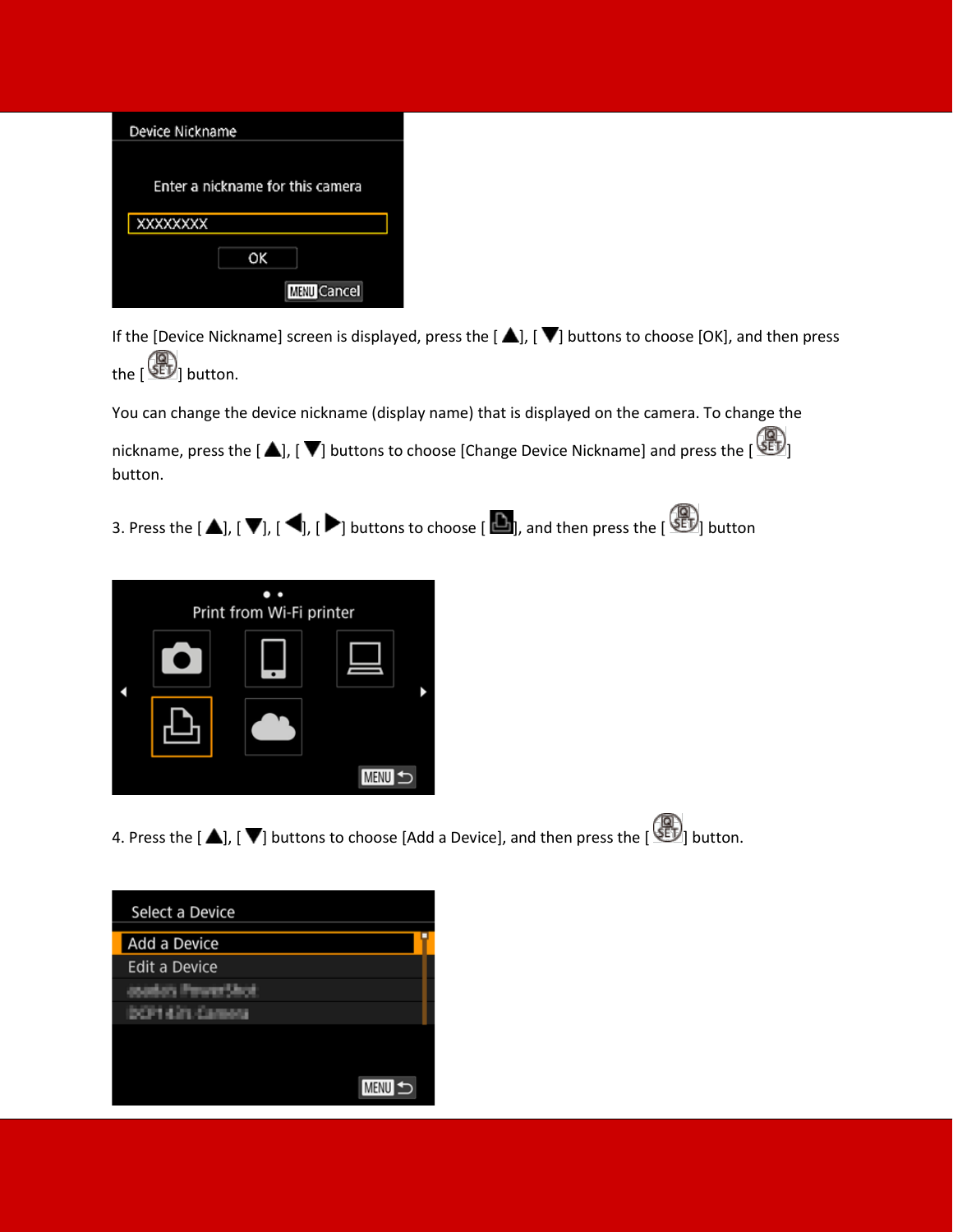- Once a printer is added, the printer name will be displayed on the screen in step 4. To connect to a printer again, simply choose the printer name from the list.
- Once you have connected to devices via the Wi-Fi menu, recent destinations will be listed first when you access the Wi-Fi menu. You can easily connect again by pressing the  $[\triangle]$ ,  $[\blacktriangledown]$ buttons to choose the device and then pressing the  $[\begin{matrix} \circledR \ \circledR \end{matrix}]$  button. To add a new device, display the device selection screen by pressing the  $[\blacktriangleleft]$ ,  $[\blacktriangleright]$  buttons, and then configure the setting. If you prefer not to display recent target devices, choose MENU >  $\blacksquare$ -4 ] tab > [Wi-Fi Settings] > [Target History] > [Off].
- 5. Choose the displayed SSID (network name) from the printer's Wi-Fi setting menu.

| Waiting to connect                                     |                       |  |  |  |
|--------------------------------------------------------|-----------------------|--|--|--|
| Connect target device to the<br>displayed access point |                       |  |  |  |
| SSID:                                                  |                       |  |  |  |
|                                                        |                       |  |  |  |
| Cancel                                                 | <b>Switch Network</b> |  |  |  |

6. Once the printer is ready for the connection, the printers name will be displayed on the camera. Press the  $\begin{bmatrix} 0 \\ 0 \end{bmatrix}$  button.

• The printer is added and the printing screen appears.

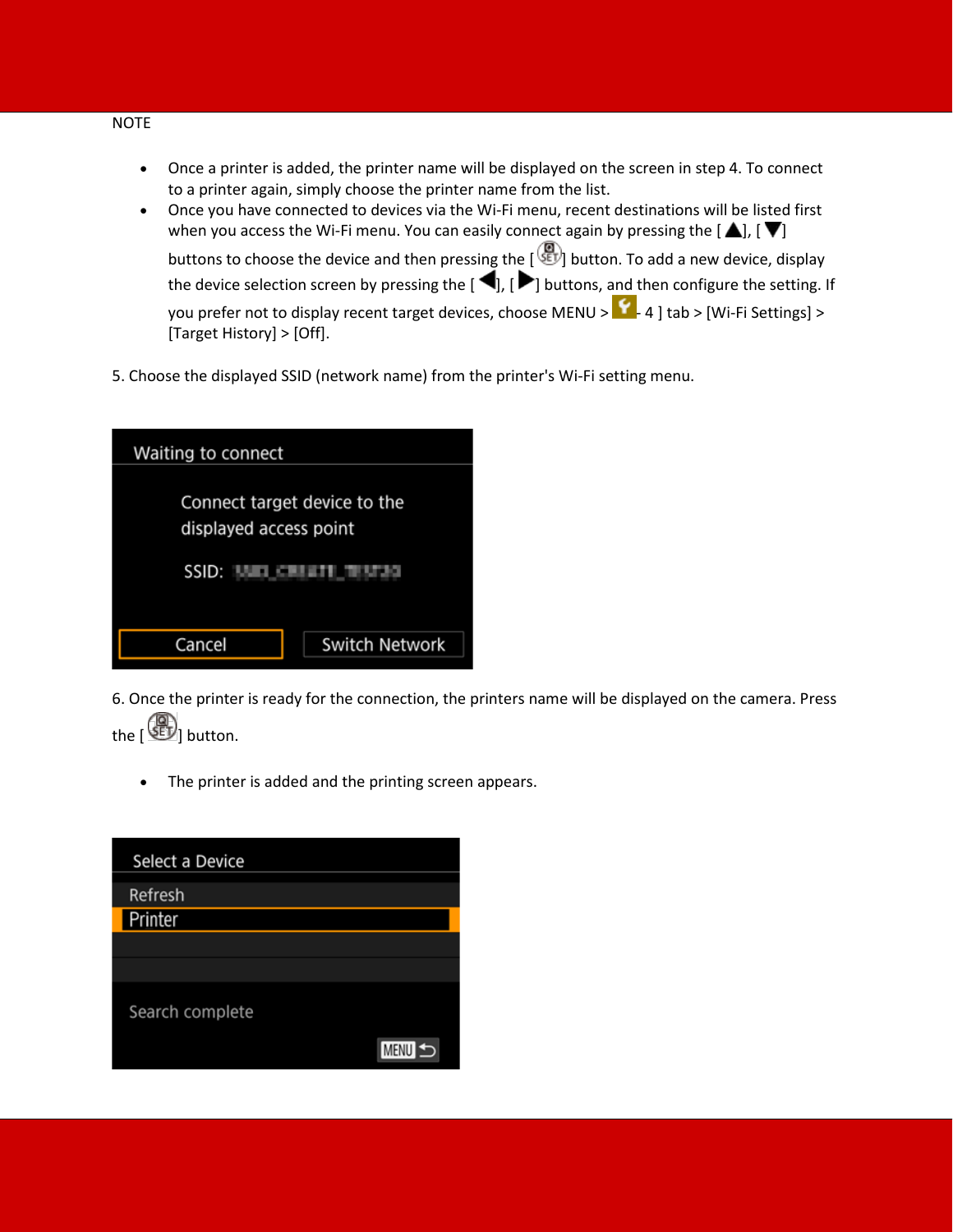## Printing Images

7. Press the  $[\blacktriangleleft]$ ,  $[\blacktriangleright]$  buttons or turn the  $[\clubsuit\clubsuit]$  dial to choose the desired image.





8. Press the cameras  $[$   $\bullet$   $]$  button, choose  $[$   $\bullet$   $]$ , and then press the  $[$   $\bullet$   $]$  button again.



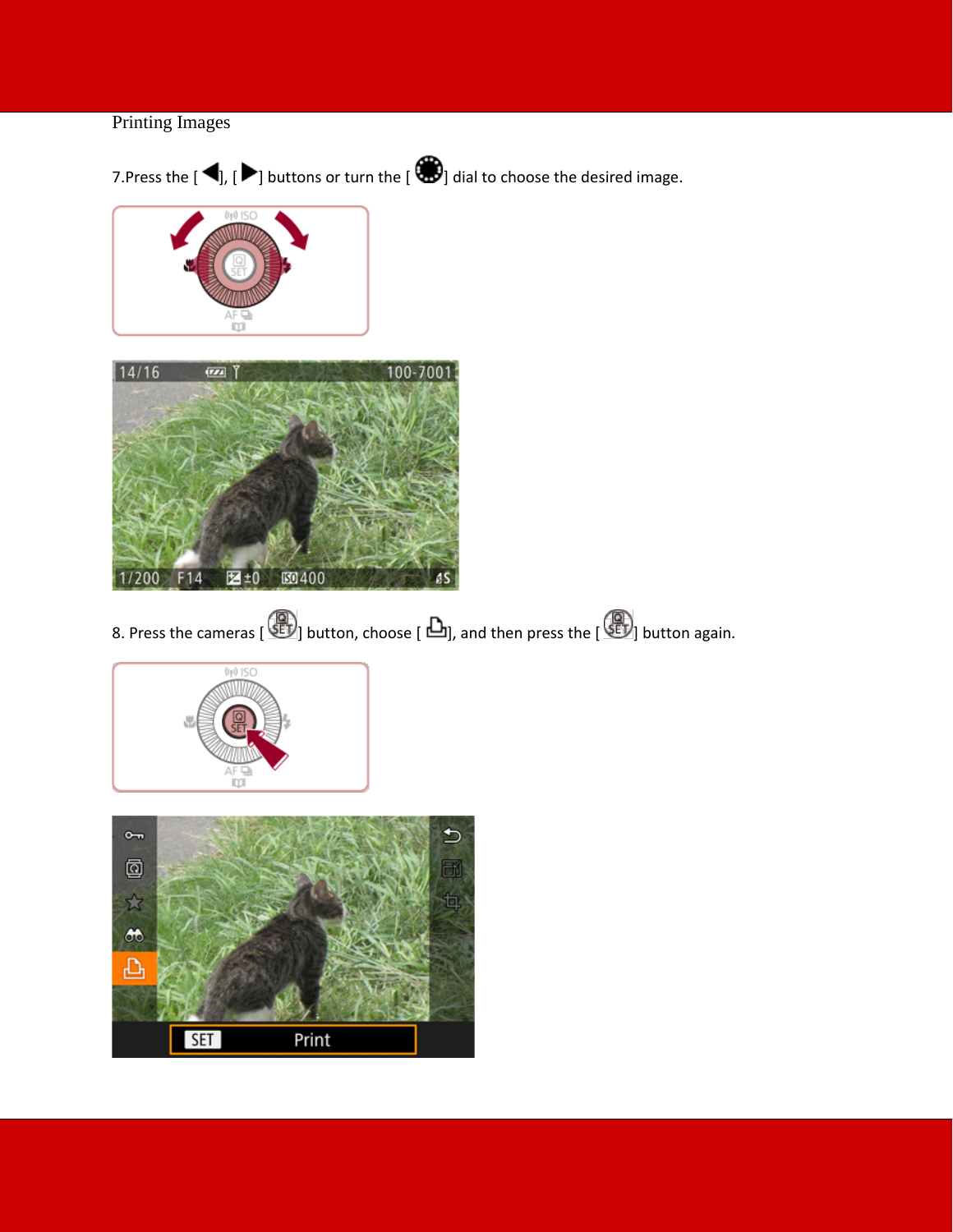9. The screen for specifying the print settings appears.



To add the date to images, press the [ $\blacktriangle$ ], [ $\blacktriangledown$ ] buttons or turn the [ $\bigcirc$ ] dial to choose  $\Box$ . Then, press the  $\begin{bmatrix} \begin{smallmatrix} 0 \\ 1 \end{smallmatrix} \end{bmatrix}$  button and make the settings.

To specify the number of prints, press the  $[$   $\blacktriangle]$ ,  $[$   $\nabla]$  buttons or turn the  $[$   $\clubsuit$  $]$  dial to choose 2. Then, press the  $\begin{bmatrix} 1 & 0 \\ 0 & 1 \end{bmatrix}$  button and make the settings.

**3** Press the [ $\triangle$ ], [ $\blacktriangledown$ ] buttons or turn the [ $\triangle$ ] dial to choose [Paper Settings], and then press the [ **B**] button.

10. The screen for setting the paper size appears.

| Paper Size         |                 |
|--------------------|-----------------|
| Default            |                 |
| CreditCard         |                 |
|                    |                 |
|                    |                 |
|                    |                 |
|                    |                 |
| <b>MENU</b> Cancel | <b>SET</b> Next |

Choose the desired paper size, and then press the  $\left[\frac{\sqrt{2}}{2}\right]$  button.

[Default] has been selected in the example image above.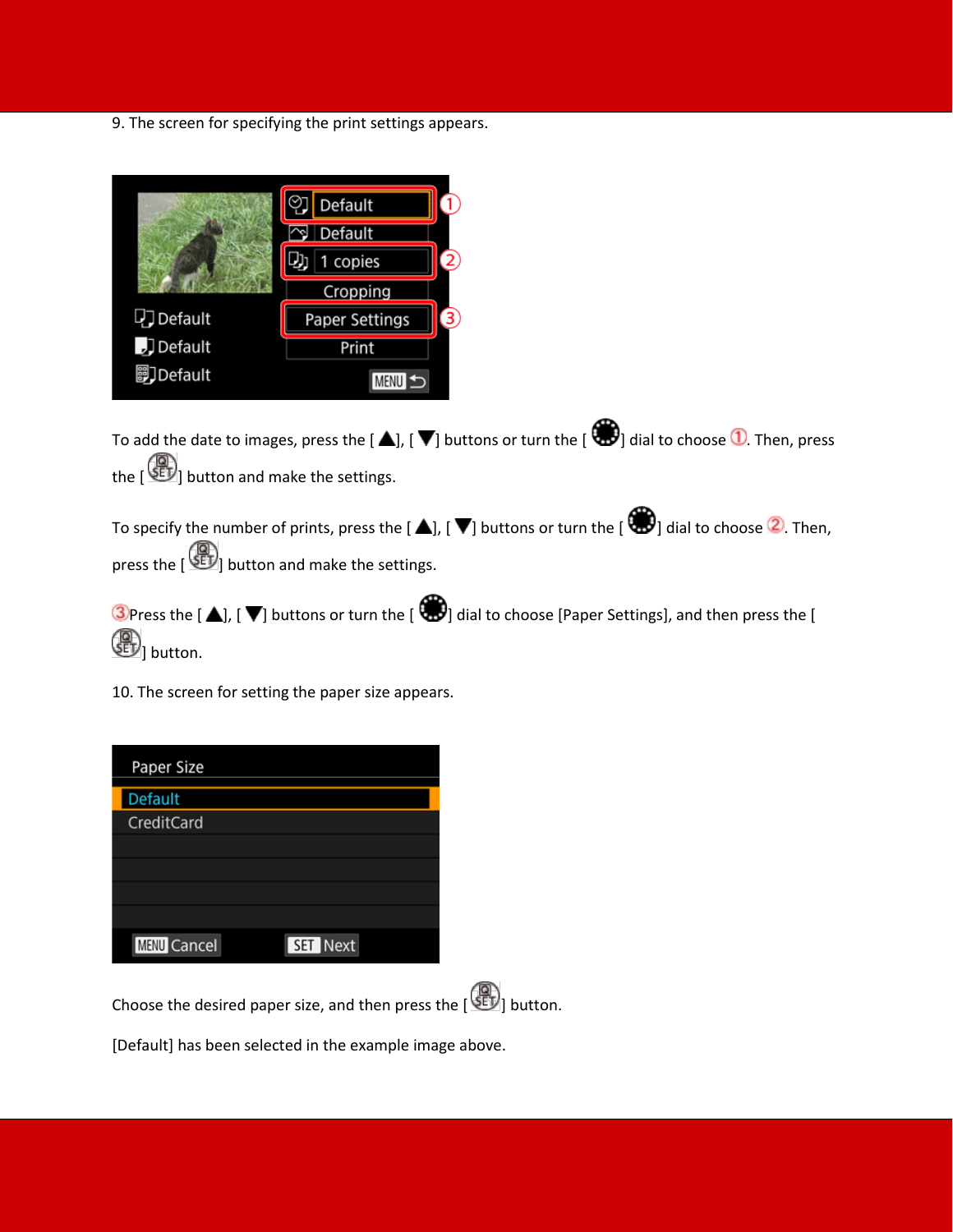11. The screen for setting the paper type appears.

| Paper Type           |                 |
|----------------------|-----------------|
| Default              |                 |
| Photo                |                 |
| <b>Fast Photo</b>    |                 |
| <b>Fine Art</b>      |                 |
| Semi-gloss           |                 |
|                      |                 |
| <b>MENU</b> Previous | <b>SET</b> Next |
|                      |                 |

Choose the paper type, then press the  $\left[\begin{matrix} 0 & 0 \\ 0 & 1 \end{matrix}\right]$  button.

[Photo] has been selected in the example image above.

12. The layout (border) settings screen appears.

| Page Layout          |               |  |
|----------------------|---------------|--|
| Default              |               |  |
| <b>Bordered</b>      |               |  |
| <b>Borderless</b>    |               |  |
|                      |               |  |
|                      |               |  |
|                      |               |  |
| <b>MENU</b> Previous | <b>SET OK</b> |  |
|                      |               |  |

Choose the layout type, then press the [ ] button.

[Bordered] has been selected in the example image above.

13. The camera returns to the print setting screen.